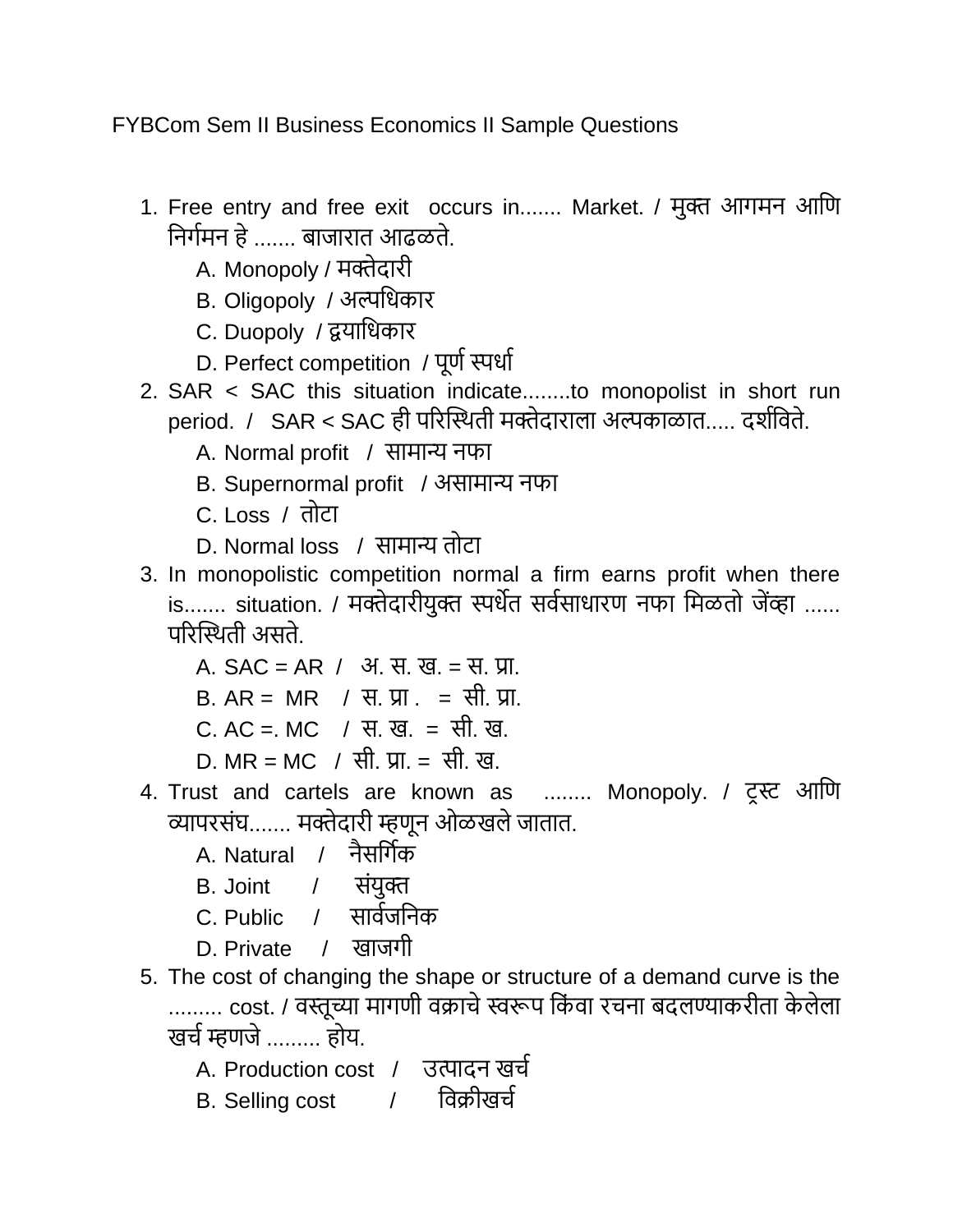- C. Supply cost  $\overline{a}$  पुरवठा खर्च
- D. Fixed cost the R<sup>u</sup>र खर्च

\_\_\_\_\_\_\_\_\_\_\_\_\_.

- 6. Under Net present value criterion, a project is approved if \_\_\_\_\_\_\_\_\_\_\_. / णनव्वळ ितगमान मूल्य णनकष अंतगगत, प्रकल्प मंजूर असेल तर
	- A. Its net present value is positive / त्याचे निव्वळ वर्तमान मूल्य सकारात्मक आहे
	- B. The funds are unlimited / निधी अमर्यादित आहे
	- C. Both funds are unlimited and its net present value is positive / त्याचे निव्वळ वर्तमान मूल्य सकारात्मक आहे व निधी अमर्यादित आहे दोन्ही
	- D. None of these / यापैकी काहीही नाही
- 7. Which theory describes money received in the current time it has more worth than money received in future? / सध्याच्या काळात मिळालेल्या पैशाचे वर्णन कोणत्या सिद्धांतानुसार केले जाते जे भविष्यात प्राप्त झालेल्या पैशांपेक्षा अधिक आहे?
	- A. Cash value of money / पैशाची रोकड किंमत
	- B. Time value of money / पैशाची वेळ मूल्य
	- C. Storage value of money / पैशाचे संग्रहण मूल्य
	- D. Lead value of money / पैशाचे लीड व्हॅल्यू
- 8. The cash flows method, utilized by the internal rate of return and net present value method are \_\_\_\_\_\_\_\_. / परतावा आणि निव्वळ वर्तमान मूल्य पद्तीचा अंतगगत दर िापरुन रोख प्रिाह पद्त \_\_\_\_\_\_\_\_\_\_\_\_\_ आहे.
	- A. Future cash flows / भविष्यातील रोख प्रवाह
	- B. Lean cash flows / कमी दर्जाचे रोख प्रवाह
	- C. Discounted cash flows / सूट दिलेली रोख रक्कम
	- D. Vertical cash flows / अनुलंब रोख प्रवाह
- 9. When a monopolist charges different prices in different market located at different places is called \_\_\_\_. / जेव्हा एकाधिकारशाही वेगवेगळ्या ठिकाणी असलेल्या वेगवेगळ्या बाजारात वेगवेगळ्या किंमती घेते तेव्हा त्याला \_\_\_\_\_\_ म्हटले जाते
	- A. Age discrimination / वयातील भेदभाव
	- B. Geographical discrimination / भौगोलिक भेदभाव
	- C. User discrimination / वापरकर्ता भेदभाव